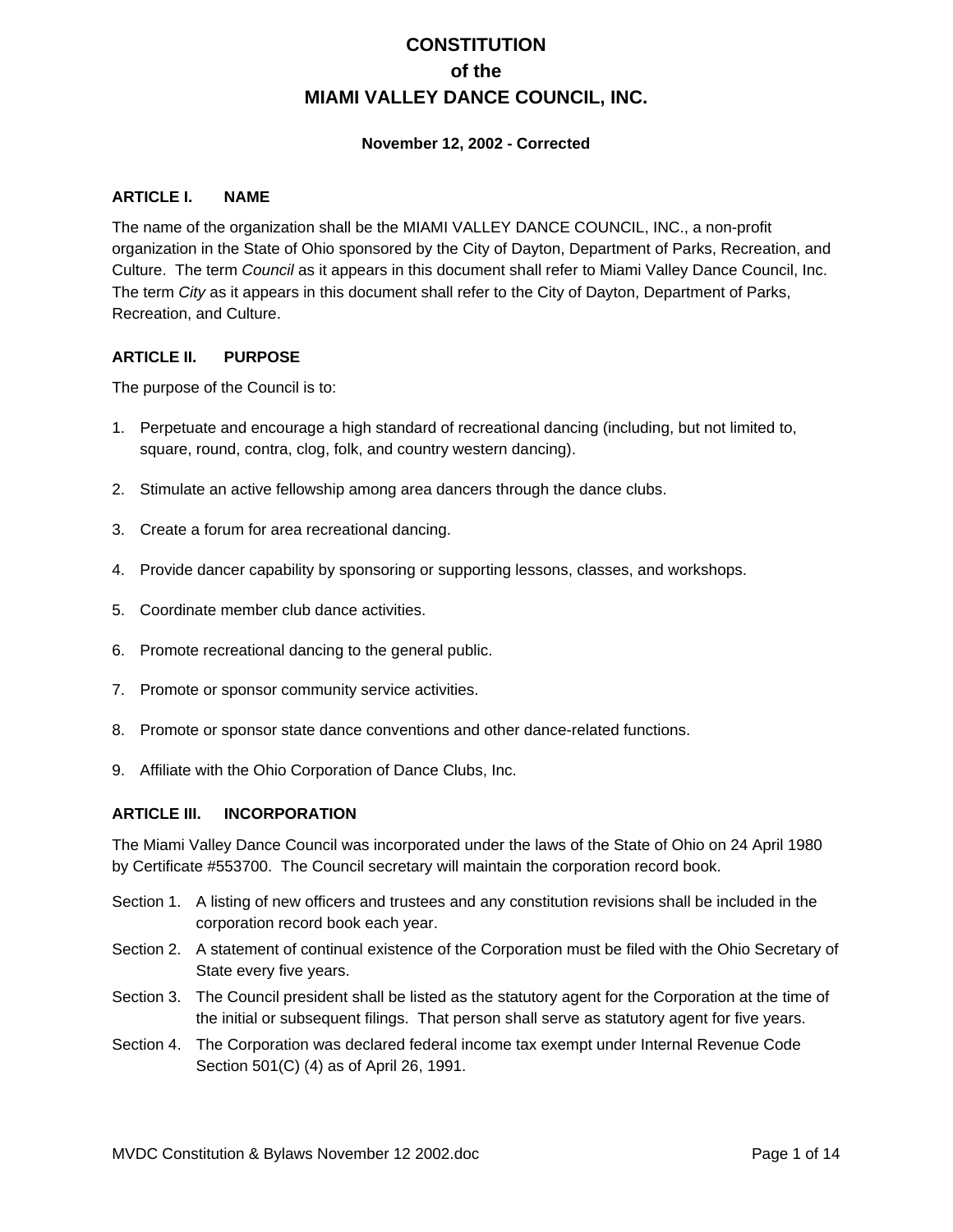## **CONSTITUTION of the MIAMI VALLEY DANCE COUNCIL, INC.**

## **November 12, 2002 - Corrected**

### **ARTICLE IV. OPERATION**

Council members as a corporate body shall determine policies of the Miami Valley Dance Council, Inc. The trustees shall oversee operation of the Council. Elected and appointed officers shall assure efficient and effective operation and management.

### **ARTICLE V. MEMBERSHIP**

Council members are clubs that have been voted into membership. Membership is available to any Miami Valley area club that adheres to the purpose stated in ARTICLE II. A written request for membership submitted to the president of the Council shall include the following:

- 1. Club Name
- 2. Type of recreational dance club
- 3. Where and when the club dances
- 4. Club officers
- 5. Proposed club representative to Council
- 6. Reasons for joining
- 7. Agreement to uphold the constitution/bylaws of this Council
- 8. Copy of club's constitution and bylaws or operating procedures

## **ARTICLE VI. OFFICERS**

The elected officers of the Council shall be the trustees, the president, the vice president, the secretary and the treasurer. The appointed officers shall be representatives to the Ohio Corporation of Dance Clubs, Inc.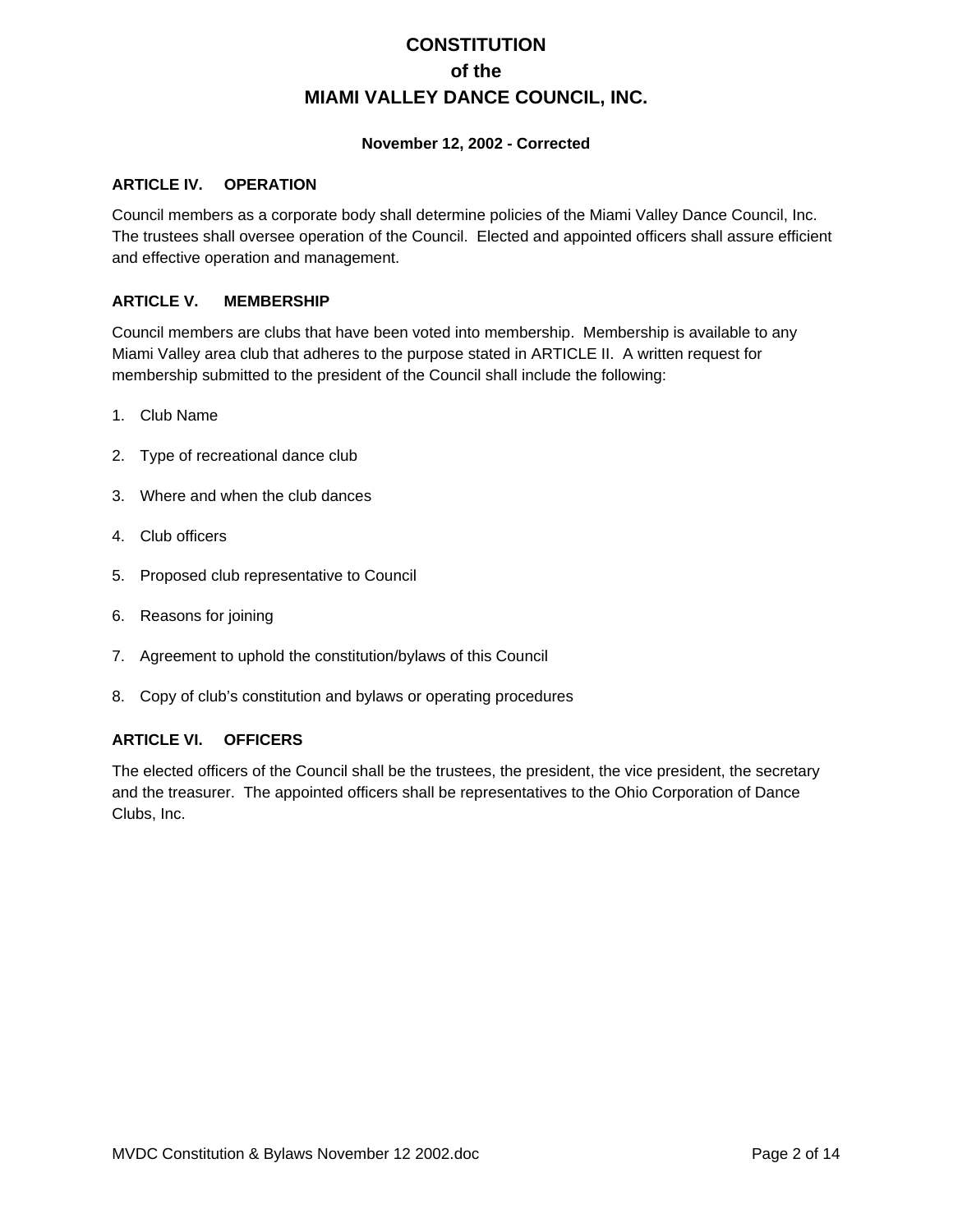# **CONSTITUTION of the MIAMI VALLEY DANCE COUNCIL, INC.**

## **November 12, 2002 - Corrected**

### **ARTICLE VII. MEETINGS**

- Section 1. The regular business meetings of the Council shall be held on the second Tuesday in the odd-numbered months.
	- A. Two-thirds of the eligible voters of the Council (see Bylaws, Article III, Section 1) shall constitute a quorum.
	- B. *Robert's Rules of Order* shall be used as a guideline.
- Section 2. Special meetings may be called at the discretion of the president. The calling of a meeting is mandatory if requested by at least five club representatives. The purpose of a special meeting must be stated and no other business may be transacted at that meeting. If a vote is to be taken at a special meeting, it must be announced in advance of the meeting. A quorum must be present to take a vote.
- Section 3. To facilitate an orderly transition, an executive board organizational meeting shall be held prior to January 1. The purpose of this meeting is for current and newly elected officers to exchange office information and records.

## **ARTICLE VIII. DISSOLUTION**

The Council may be dissolved at any regular Council meeting or special Council meeting by a two-thirds vote of the eligible voters present and voting at that meeting. A quorum must be present to take a vote. (See Constitution, Article VII, Section 1.A.) Any Council assets will be distributed according to the direction of the Council members. Such will be done by two-thirds vote of the eligible voters present and voting. (See Bylaws, Article III, Section 1.)

## **ARTICLE IX. AMENDMENTS**

This constitution can be amended at any regular Council meeting by a two-thirds vote of the eligible voters present and voting at the meeting. (See Bylaws, Article III, Section 1.) Amendments must be submitted in writing and read to all club representatives at least one meeting prior to voting. This constitution shall be reviewed every five years.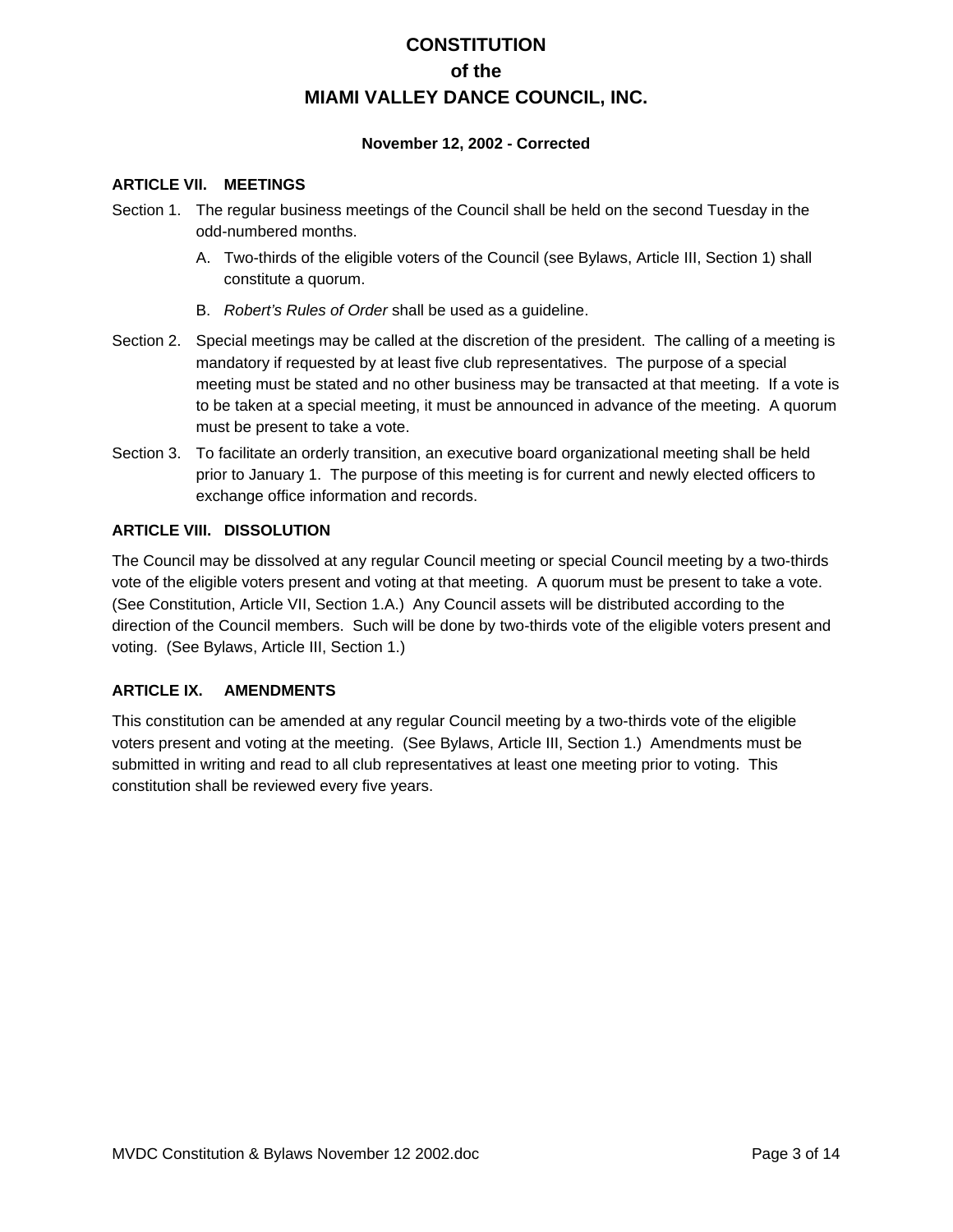This page intentionally left blank.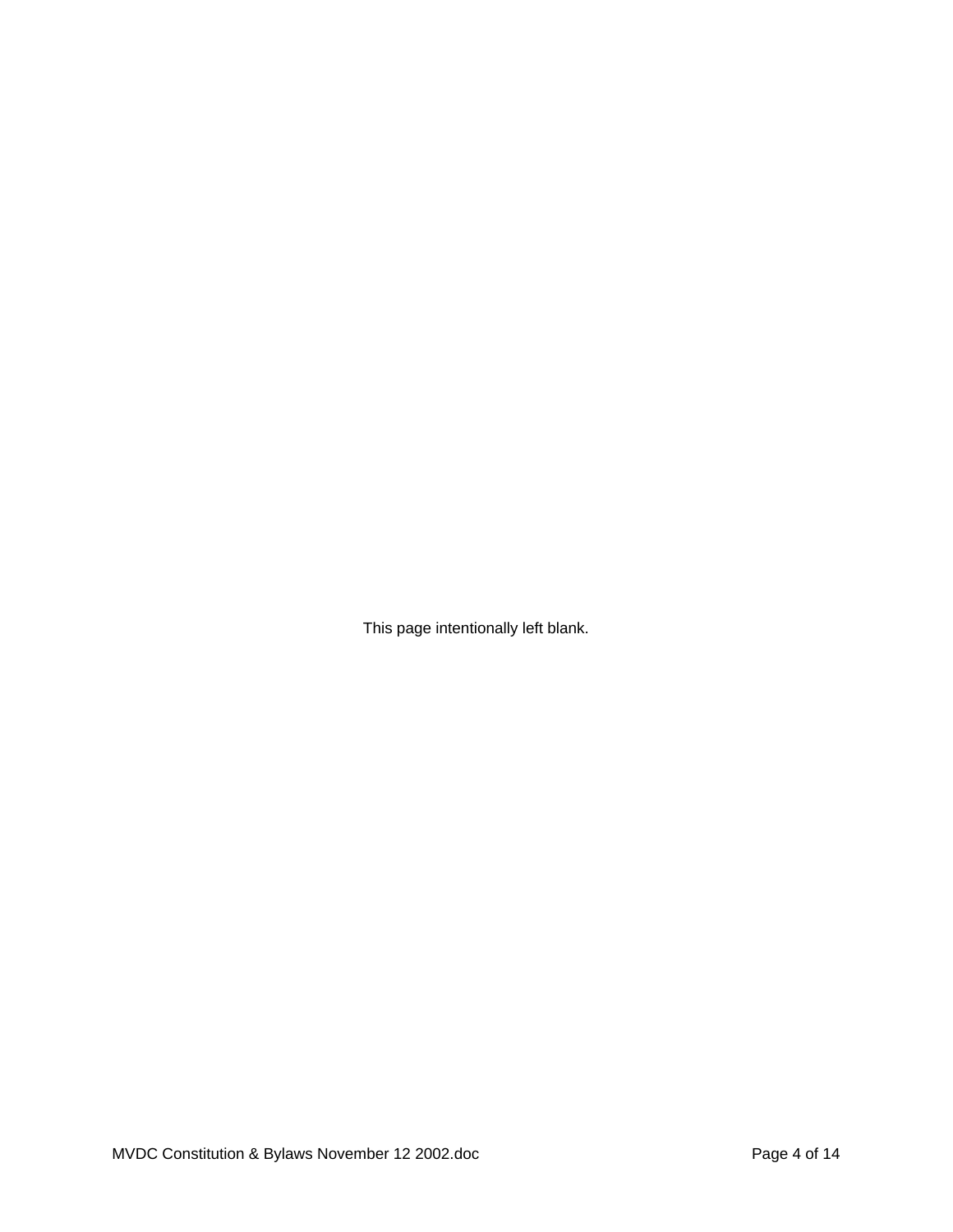#### **November 12, 2002 - Corrected**

### **ARTICLE I. DUTIES OF THE OFFICERS**

- Section 1. Trustees (Four)
	- A. Oversee operation of the Council
	- B. Provide future planning recommendations to the Council.
	- C. Assume the duties of any temporarily incapacitated officer except the President until the officer is able to resume the duties of the office.

#### Section 2. President

- A. Presides at Council meetings.
- B. Manages business of the Council.
- C. Prepares and submits a budget, with Executive Committee inputs, for council approval in November each year.
- D. Appoints
	- 1. Officers. (See Constitution, Article VI, and Bylaws, Article II, Section 5D.)
	- 2. Standing committees (with the exception of the Michael Solomon Support Committee), and (See Bylaws, Article VI, Section 3.)
	- 3. Ad hoc committees. (See Bylaws, Article VI, Section 4.)
- E. Serves as chair of the executive committee.
- F. Is an ex-officio member of all committees, except the nominating committee.
- G. Maintains official files.
- Section 3. Vice President
	- A. Manages operation of lessons, classes, and workshops sponsored by the Council.
	- B. Assumes the duties of the president in his/her absence.

#### Section 4. Secretary

- A. Records minutes and attendance of all business proceedings.
- B. Keeps a list of all committee members.
- C. Keeps current copies of the Constitution and Bylaws. Keeps standing policies current with decisions made during Council meetings.
- D. Maintains the corporation record book. (See Constitution, Article III.)
- E. Processes business correspondence for the Council as required.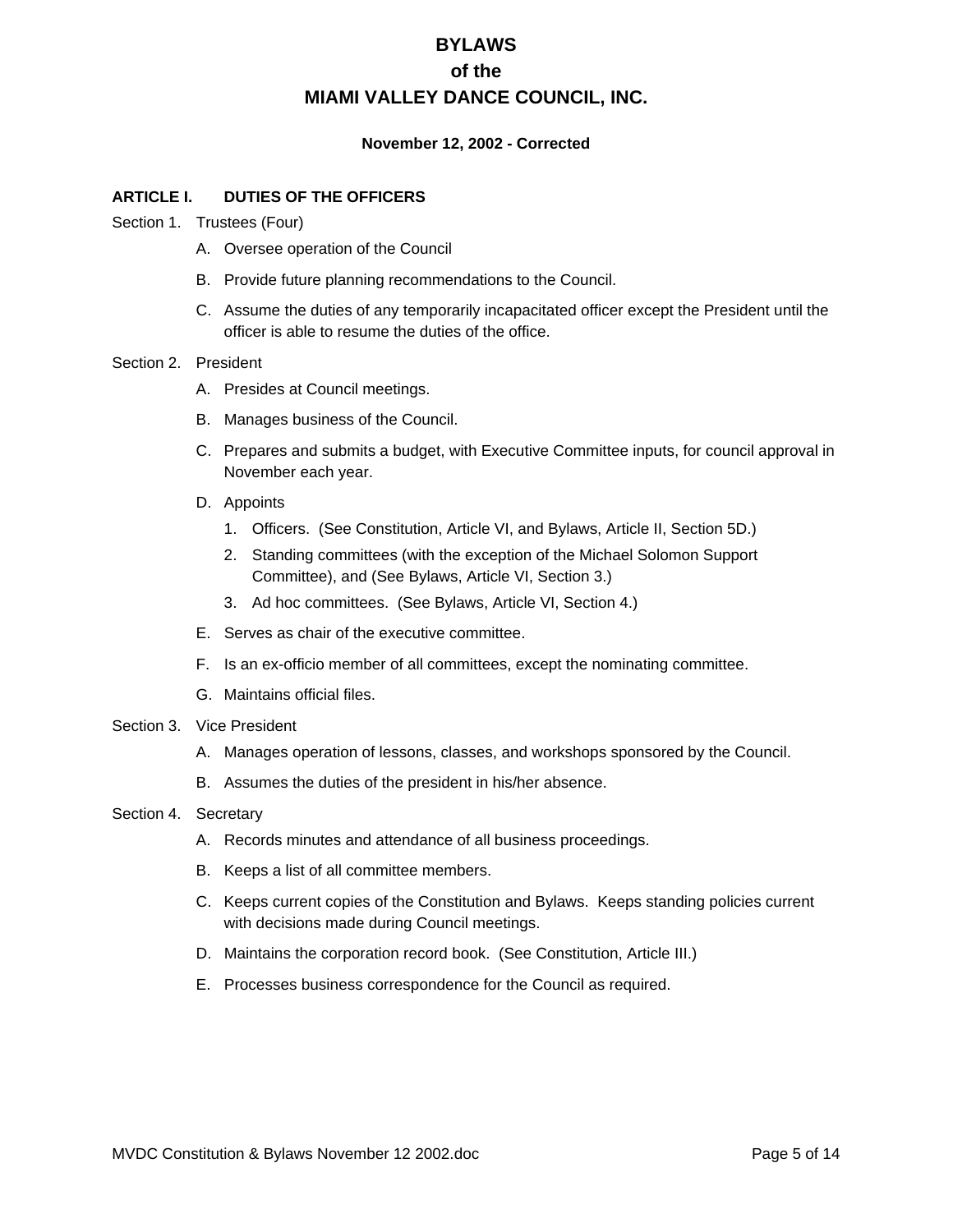### **November 12, 2002 - Corrected**

### Section 5. Treasurer

- A. Receives monies, pays bills, and maintains auditable financial records.
- B. Provides financial reports to Council meetings.
- C. Furnishes yearly report.
- D. Submits records for a yearly audit.
- Section 6. State Representatives (2)
	- A. Represent Council at meetings of the Ohio Corporation of Dance Clubs, Inc.
	- B. Act in advisory capacity to the Council.

## **ARTICLE II. ELECTION OF OFFICERS**

- Section 1. The Nominating Committee shall present a slate of candidates at the September meeting.
	- A. Candidates for elected offices shall not be limited to representatives to the Council. Members of any Council club are eligible for nomination. Candidates must be members of at least one Council club.
	- B. Each nomination presented must be accompanied by a letter from the candidate stating he/she understands and will accept the duties and responsibilities of said office if elected.
	- C. Additional nominations may be made at the September and November meetings.
- Section 2. Election of officers shall be by majority vote of eligible voters present and voting at the November meeting. (See Bylaws, Article III, Section 1.)
- Section 3. Voting Procedures
	- A. At the September Council meeting the president shall appoint three (3) Council members to count ballots.
	- B. The ballots will be preprinted and numbered with a provision to tear off the number.
	- C. Each eligible voter will receive a numbered ballot. (See Bylaws, Article III, Section 1.)
	- D. Ballot counters will present election results to the Council president who will announce the winner.
- Section 4. New officers shall take office January 1.
- Section 5. Terms of Office
	- A. An elected officer, except the trustees and treasurer, shall serve a one-year term and may be re-elected for one additional term in that office.
		- 1. Two trustees shall be elected in odd years for a two-year term. Two trustees shall be elected in even years for a two-year term. Trustees may be re-elected for one additional term.
		- 2. The treasurer shall be elected for a one-year term and may be reelected for an unspecified number of terms.
	- B. An individual may be elected to an office previously held after a two-year interim.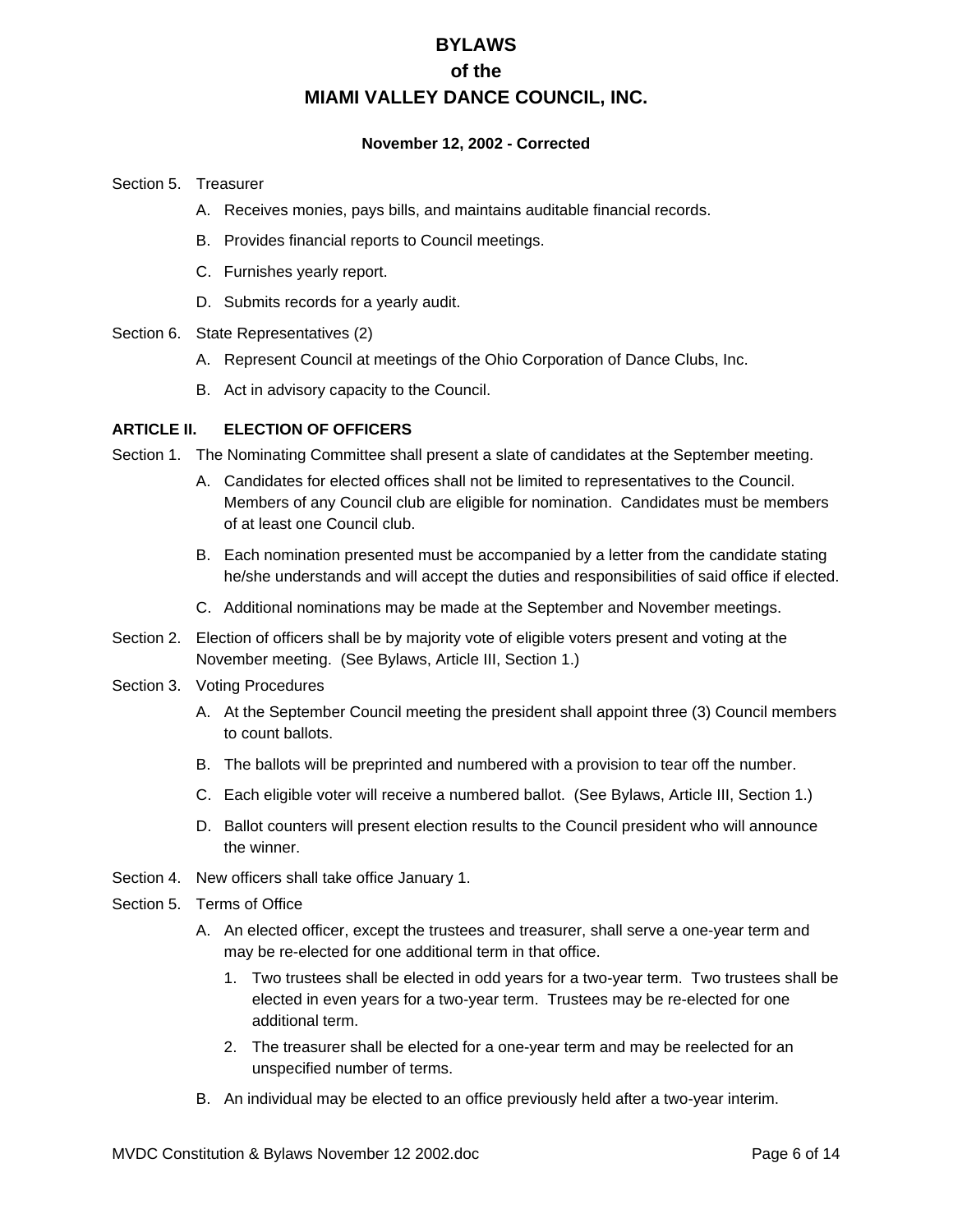### **November 12, 2002 - Corrected**

- C. An elected officer may be elected to any other office but may not serve two offices at one time.
- D. An appointed officer, excluding callers and leaders, must also be a member of at least one Council club. One state representative is appointed each year. Each state representative serves a two-year term. (There are a total of two state representatives.) All appointed officers may be reappointed by the president. The number of terms is not limited.
- E. The immediate past president shall serve for one year.
- Section 6. Removal from Office Any officer may be removed from office for misconduct or neglect of duty by a two-thirds vote of the eligible voters present and voting. (See Bylaws, Article III, Section 1.)
- Section 7. Filling a Vacated Office The Executive Board may appoint a temporary replacement for a vacated office and notify the council members of a special election to be held at the next regularly scheduled meeting. If the time remaining in the term of office is four months or less, the appointed replacement will complete the term and no special election will be held.

### **ARTICLE III. MEMBERSHIP**

- Section 1. Voting Rights.
	- A. Members of the executive board (see Bylaws, Article VI, Section 1), and one representative from each club shall have one vote at Council meetings.
	- B. No individual shall have more than one vote.
	- C. All voting shall be considered valid if there is a quorum of eligible voters present. A quorum is defined as two-thirds of the eligible voters. (See Constitution, Article VII, Section 1.A.)
- Section 2. Motions.
	- A. Any eligible voter may introduce a motion.
	- B. Any dancer may attend Council meetings and take part in discussions but may not introduce a motion or vote on Council business.
- Section 3. Club representatives must attend at least four (4) of any six (6) consecutive Council meetings.
- Section 4. Membership in the Council is automatically withdrawn when a club is dissolved.
- Section 5. Membership of a club may be rescinded at a Council meeting by a two-thirds vote of the eligible voters present and voting if it is determined by an ad hoc committee of three that such club does not operate within the constitution and bylaws of this Council.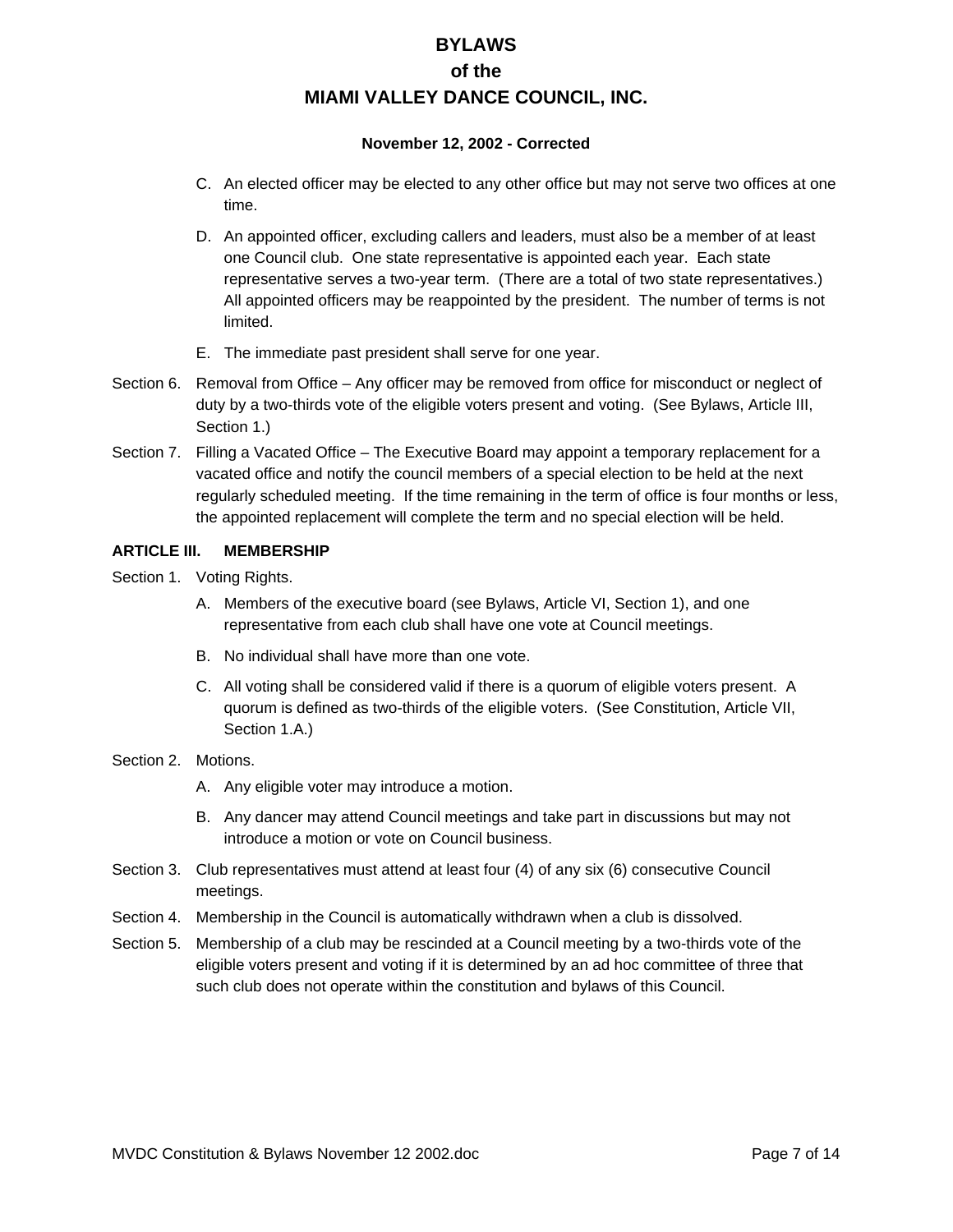### **November 12, 2002 - Corrected**

### **ARTICLE IV. MEMBERSHIP GUIDELINES**

- Section 1. The Miami Valley Dance Council, Inc. shall
	- A. Provide services to member clubs including but not limited to
		- 1. Council-wide news and publicity;
		- 2. Consolidated member clubs' dance schedules;
		- 3. Sponsoring or supporting lessons, classes, and workshops;
		- 4. Promoting or sponsoring community service activities;
		- 5. Promoting or sponsoring state dance conventions and other dance-related functions;
		- 6. Liability insurance; and
		- 7. Council-wide award programs.
	- B. Endorse proper dance attire appropriate to the recreational dance type. Any deviation is at the discretion of the sponsoring club and should be announced beforehand.
	- C. Adhere, in accordance with state bylaws, to the policy of no alcoholic beverages before or during dances.
	- D. Promote smooth dancing.
	- E. Support City recreation programs whenever possible.
- Section 2. Council member clubs shall
	- A. Provide a club representative to at least four (4) of any six (6) consecutive Council meetings to maintain membership in the Council. (See Bylaws, Article III, Section 3.)
	- B. Support the Buckeye Dance Convention by suspending club dancing on Friday evening and all day Saturday of the convention weekend.
	- C. Support and attend activities sponsored by the Council.
	- D. Visit Council member clubs if possible.
	- E. Submit dance schedules when requested for consolidated printing.
	- F. Assist whenever possible in the maintenance and improvement of dance facilities.
	- G. For those clubs using facilities owned by the City:
		- 1. Operate the organization within the framework of the general laws, ordinances, rules and regulations of the City.
		- 2. Conduct the organization such that any person shall have equal opportunity to join and continue as a member.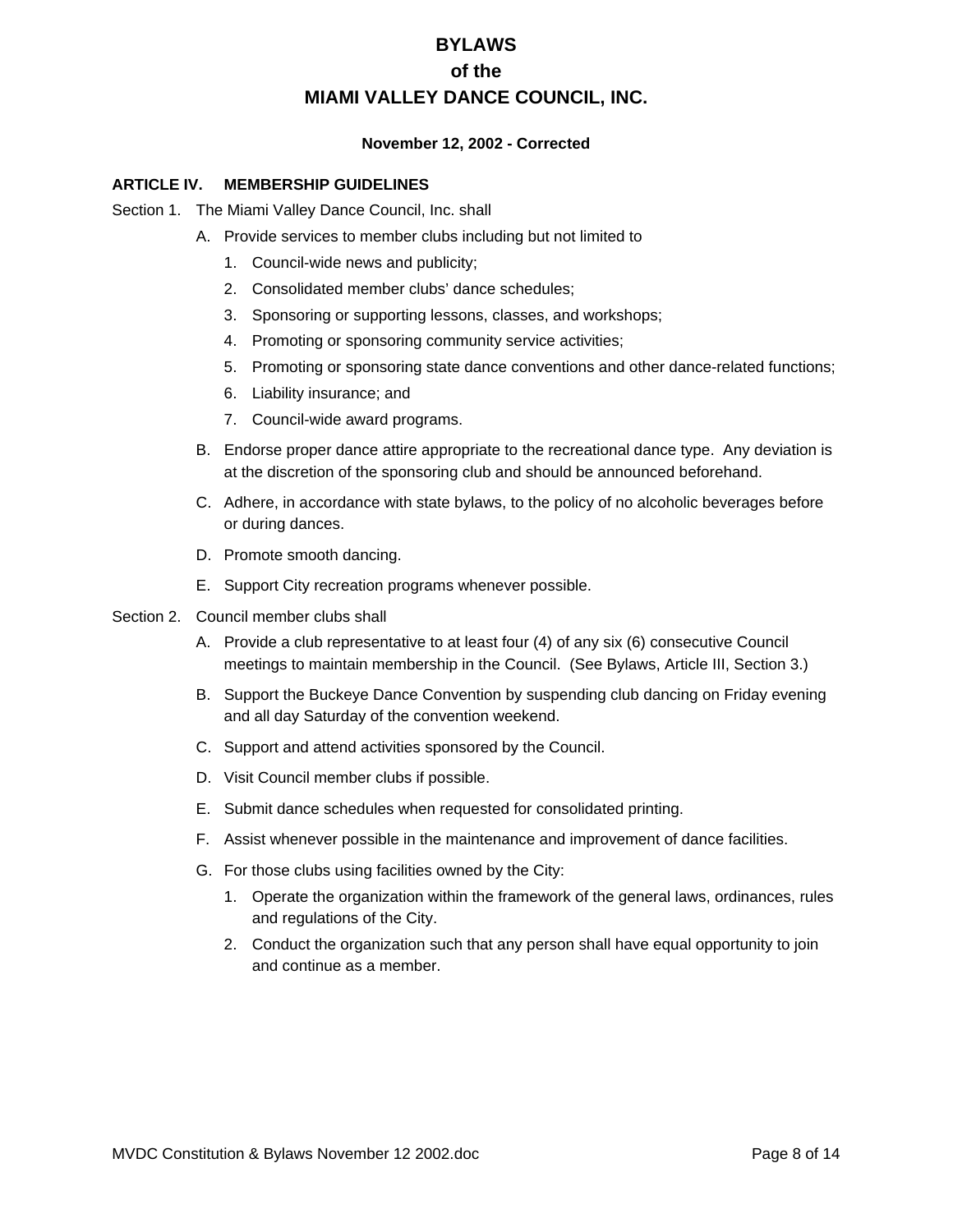### **November 12, 2002 - Corrected**

### **ARTICLE V. OPERATIONAL PROCEDURES**

- Section 1. The Council shall operate on the calendar year.
- Section 2. The treasurer, president and vice president shall be bonded.
- Section 3. Monies shall be received from Council-sponsored activities. Monies remaining after payment of operating expenses shall be used for the benefit of Council clubs and dancers.
- Section 4. Monies received shall be deposited in the name of Miami Valley Dance Council, Inc.
- Section 5. Authorized signatures for checks shall be that of the treasurer and either the president or vice president.
- Section 6. Minor expenditures of \$100 or less may be approved by Council officers. Expenditures over \$100 must be authorized by the Council. All approved expenditures shall be paid upon presentation of voucher/receipt to the treasurer.
- Section 7. Persons authorized to attend State Corporation meetings on behalf of the Council may be reimbursed for mileage and one meal at the government-accepted per diem rate. Reimbursement shall not exceed actual expenses.

### **ARTICLE VI. COMMITTEES**

- Section 1. Executive Board
	- A. Consists of elected and appointed Council officers (see Constitution, Article VI) and immediate past president.
	- B. Functions for emergency action only between regular Council meetings.
	- C. Has powers of the Council, except to reverse any action of the Council.
	- D. Provides minutes of special meetings at the next regular Council meeting.
- Section 2. Executive Committee
	- A. Consists of the Executive Board plus the chairs of all committees.
	- B. Assists in the management of and makes recommendations to the Council.
- Section 3. Standing Committees & Representatives

These committees and representatives serve a one-year term unless otherwise indicated. Chairs need not be club representatives but must be ratified by the Council unless otherwise indicated.

- A. Community Relations / Publicity Committee
	- 1. Develops and implements a public relations program including community service activities.
	- 2. Creates publicity for Council-wide activities.
	- 3. Arranges public demonstrations of all forms of recreational dance available through the Council.
- B. Schedule-Printing Committee
	- 1. Requests club dance schedules and consolidates them into a Council-wide schedule.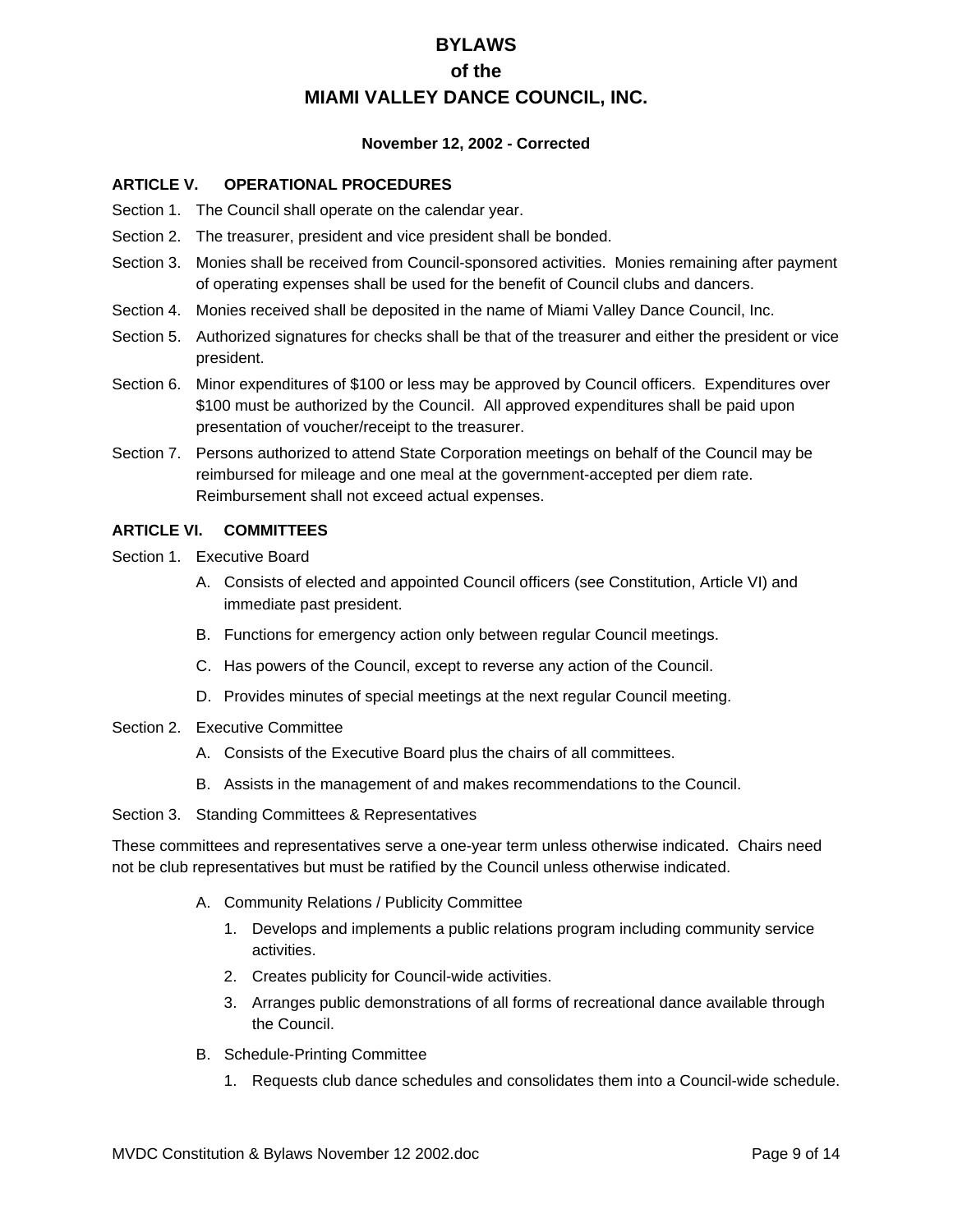## **November 12, 2002 - Corrected**

- 2. Prints and distributes Council-wide schedule at an interval determined by the Council.
- C. Awards Committee
	- 1. Implements Council-wide award programs including but not limited to Honor Roll Dancers program, club anniversary recognition, and banner raid program.
	- 2. Recommends guidelines for implementation of awards programs to the Council for its approval.
	- 3. Publishes and distributes Council approved guidelines for award programs.
	- 4. Maintains award displays including but not limited to banner raid board, club anniversary plaques, honor roll dancers, Council past presidents, and plaques awarded to the Council. Maintenance of award displays at the Michael Solomon Pavilion will be in cooperation with the Michael Solomon Support Committee.
	- 5. Plans and implements an annual Honor event to recognize award recipients.
- D. Historian
	- 1. Maintains a pictorial and narrative history of the Council.
	- 2. Maintains and keeps Council quilt and banner.
- E. Michael Solomon Support Committee
	- 1. Management The MSSC shall manage the Michael Solomon Pavilion by
		- a. performing building and yard maintenance and improvements with the permission of the City,
		- b. planning expenditures through the use of a Council approved budget,
		- c. providing a schedule function,
		- d. recommending usage fees for approval by the Council, and
		- e. publishing schedule information, usage guidelines, and approved usage fees.
	- 2. Chair The Chair of the MSSC
		- a. shall be selected by the membership of MSSC,
		- b. shall serve for a term to be determined by the MSSC membership,
		- c. shall act as liaison between the Pavilion users, the Council, and the City in matters concerning the Pavilion, and
		- d. shall report status of MSSC activities and finances to the City.
	- 3. Membership The membership of the MSSC shall consist of one representative from each organization that meets regularly (at least 6 meetings a year) in the Michael Solomon Pavilion. The Council shall be represented by a Trustee. The President of the Council shall be an ex-officio member of the MSSC.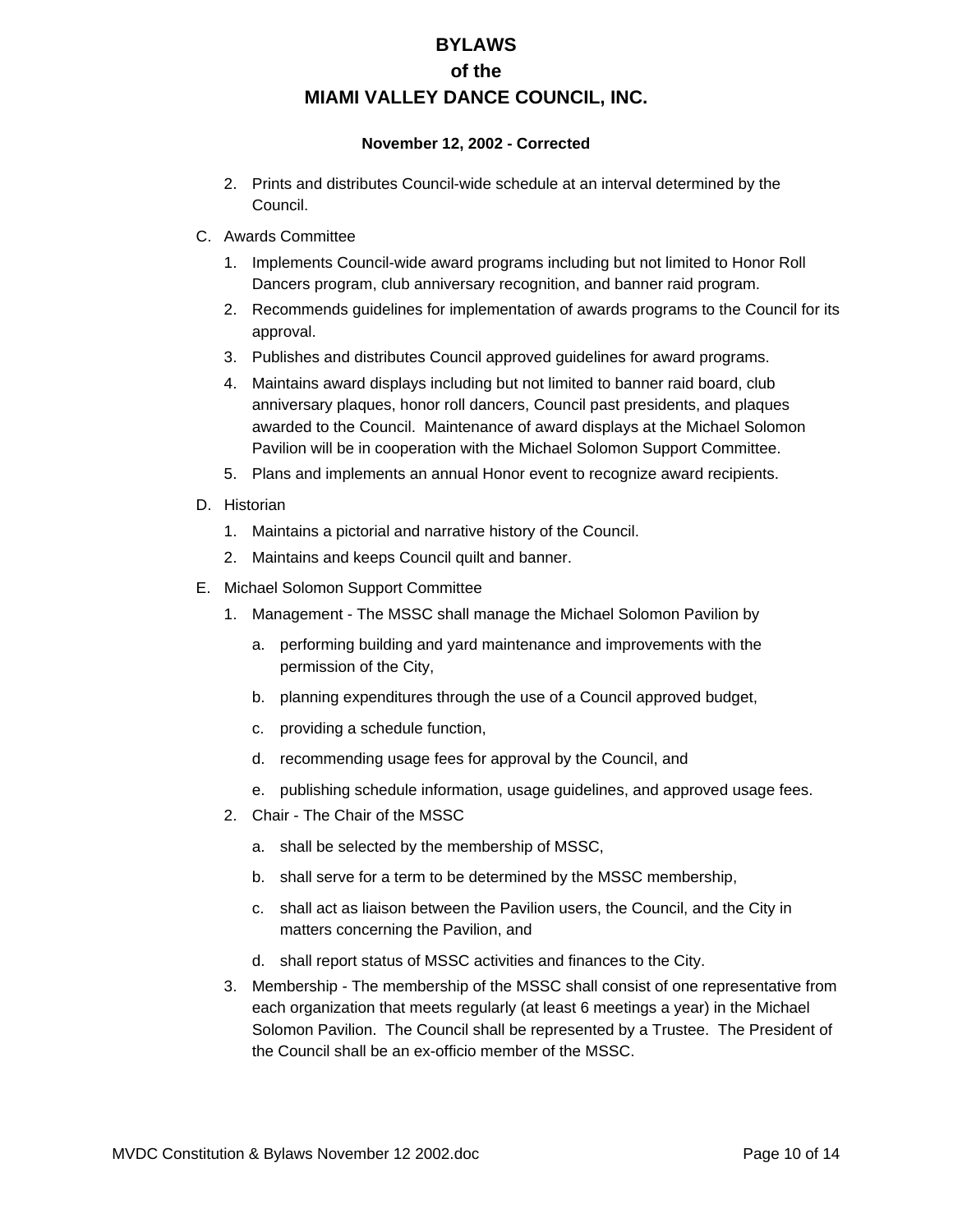### **November 12, 2002 - Corrected**

- 4. Monies
	- a. The MSSC shall prepare and submit a budget for Council approval each year.
	- b. The MSSC shall maintain a support fund separate from Council monies.
	- c. Usage fees shall be deposited into the support fund.
	- d. The support fund shall be used only for the management (as defined above) of the Michael Solomon Pavilion.
	- e. The MSSC shall submit a financial report for each regularly scheduled Council meeting.
	- f. MSSC finances shall be subject to audit by the Council and the City.
- 5. Meetings The MSSC shall hold at least four (4) meetings per year.
- 6. Operating Procedures The MSSC may create and approve internal operating procedures without the further approval of the Council as long as such operating procedures are not in conflict with the Council Constitution and By-Laws.
- F. Hotline Committee
	- 1. Maintains recorded hotline with up-to-date information on dance activities, including schedule changes, location changes, and cancellations.
	- 2. Requests schedule information from clubs.
	- 3. Responds to hotline inquiries or directs inquiries to appropriate contacts.
- G. Newsletter Committee
	- 1. Collects club dance news and schedules.
	- 2. Solicits advertisements and subscribers.
	- 3. Prepares newsletter for reproduction.
	- 4. Distributes newsletter bimonthly.
	- 5. Maintains records of advertisers and subscribers.
	- 6. Maintains editorial standards.

Section 4. Ad Hoc Committees

These committees do not serve a set term but are for a specific purpose only.

- A. Nominating Committee
	- 1. Consists of three individuals who are not current Council officers.
	- 2. Presents slate of officers at the September Council meeting.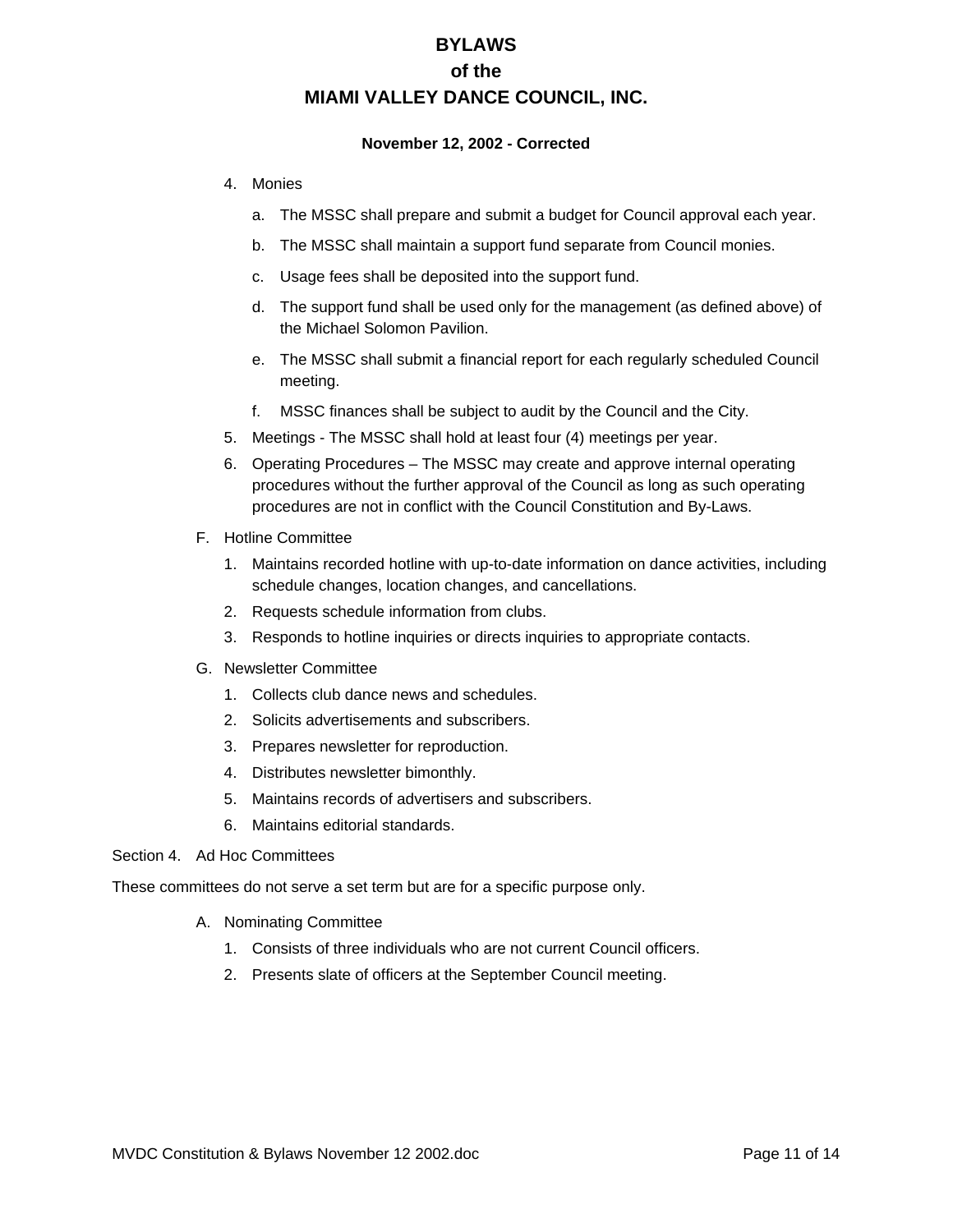### **November 12, 2002 - Corrected**

- B. Ohio State Convention Committee
	- 1. The chair shall be appointed following the last Dayton-hosted convention. All other members of this committee shall be appointed by the chair.
	- 2. Plans, organizes and coordinates the Buckeye Dance Convention for the year it is held in Dayton.
	- 3. Serves until the completion of the convention for which it was originally assembled.
- C. Audit Committee
	- 1. Annually audits the financial records of the Council.
	- 2. Presents audit reports to the Council president no later than the March meeting
- D. Constitution Committee
	- 1. Proposes revisions and/or amendments to the Constitution, Bylaws, and Standing Policies.
	- 2. This committee shall be created no less than once every five (5) years.
- E. Membership Committee
	- 1. Investigates the legitimacy of club applications for Council membership.
	- 2. Presents recommendations to Council.
- F. Other Committees
	- 1. Formed by the president for purposes not specifically stated in this document

#### **ARTICLE VII. AMENDMENTS**

These bylaws can be amended at any regular Council meeting by a majority vote of the eligible voters present and voting at the meeting. (See Bylaws, Article III, Section 1.) Amendments must be submitted in writing and read to the club representatives at least one meeting prior to voting. These bylaws shall be reviewed every five years.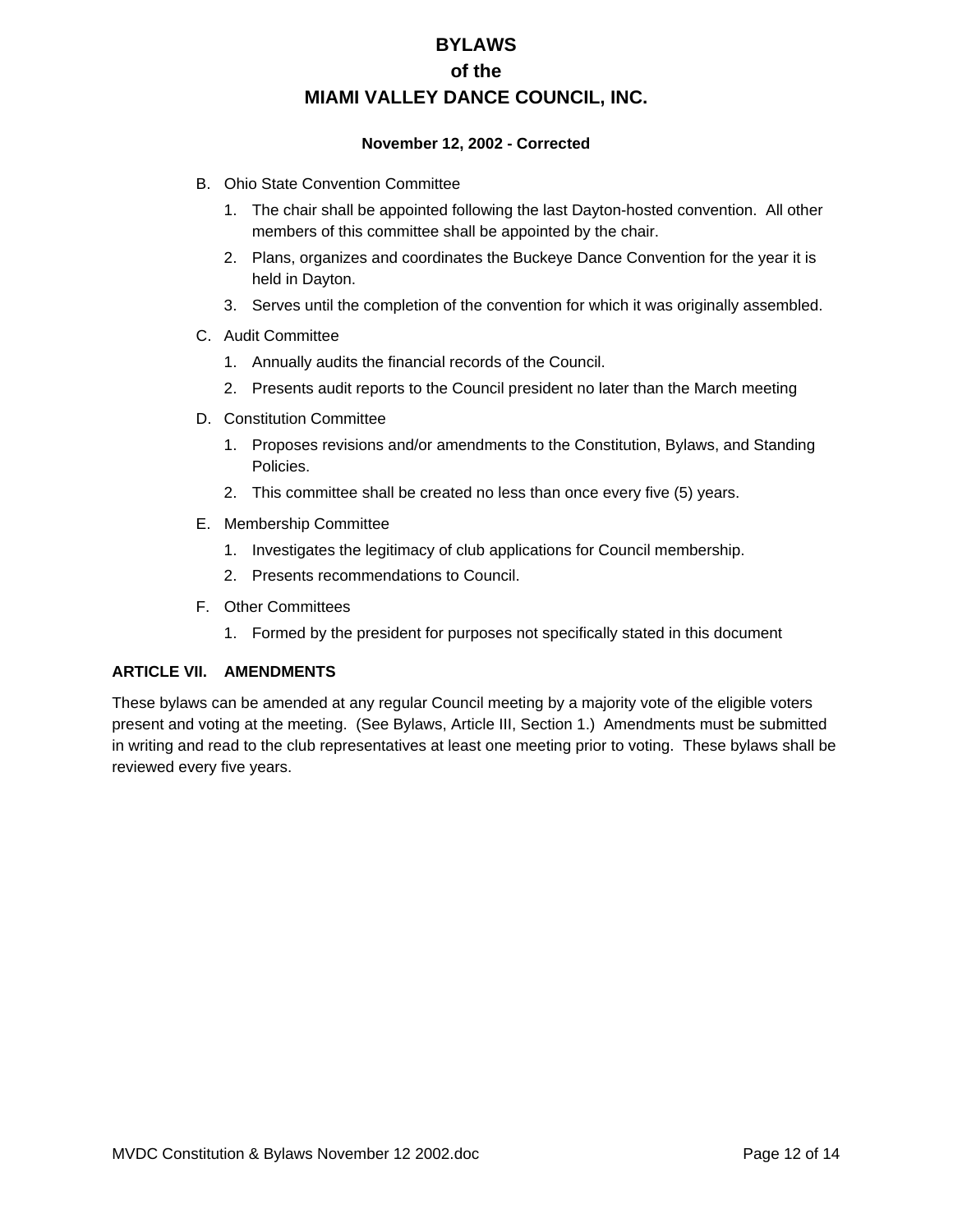# **MIAMI VALLEY DANCE COUNCIL STANDING POLICIES**

## **November 12, 2002 - Corrected**

- 1. Any Council club which has been dancing for 25 years or more will be recognized with a plaque. For each 5 years beyond 25, the club will be recognized with a silver star. For the 50<sup>th</sup> anniversary, the club will be recognized with a new plaque. For each 5 years beyond 50, the club will be recognized with a gold star. To receive this honor the club must make a written request and provide a brief written history of the club.
- 2. The Council will print and distribute free coupon books to mainstream or plus lesson class graduates. The coupon books will contain coupons for free admissions to clubs that are interested in participating.
- 3. Council will recognize dancers with 100 raids by adding names to the Pavilion wall plaque.
- 4. Council will drop the Honor Couples Dinner in place of paying for the Honor Raider badges.
- 5. Honor couples nominee forms will be due at the November council meeting.
- 6. Current year Honor Couples from all areas of the state who are wearing their Honor badges shall be admitted free to Council club dances for one year.
- 7. Representatives of Council clubs will write or change Banner Raid rules.
- 8. Banner Raid rules will be published yearly in the *Miami Valley Dance News.*
- 9. Insurance forms will be due at the January Council meeting and payment will be due at the March meeting.
- 10. Council will set up and maintain an Education Fund to pay dues to other organizations. A maximum of \$300 will be provided to dancers attending Mini-Legacy.
- 11. Council will provide paid registrations to the state convention for the Honor Couple.
- 12. Council will pay for the Council president to attend the State Corporation luncheon at the state convention.
- 13. Council will pay the booking fee to reserve the convention center for Dayton conventions.
- 14. Council will provide a hospitality room one year prior to Dayton's convention. Council will develop and promote a special badge and publicity dress for the state convention in Dayton.
- 15. Council may advertise a Dayton convention no sooner than the Friday night of the preceding convention.
- 16. Council will have a publicity banner.
- 17. The Council quilt will be displayed at conventions and other events.